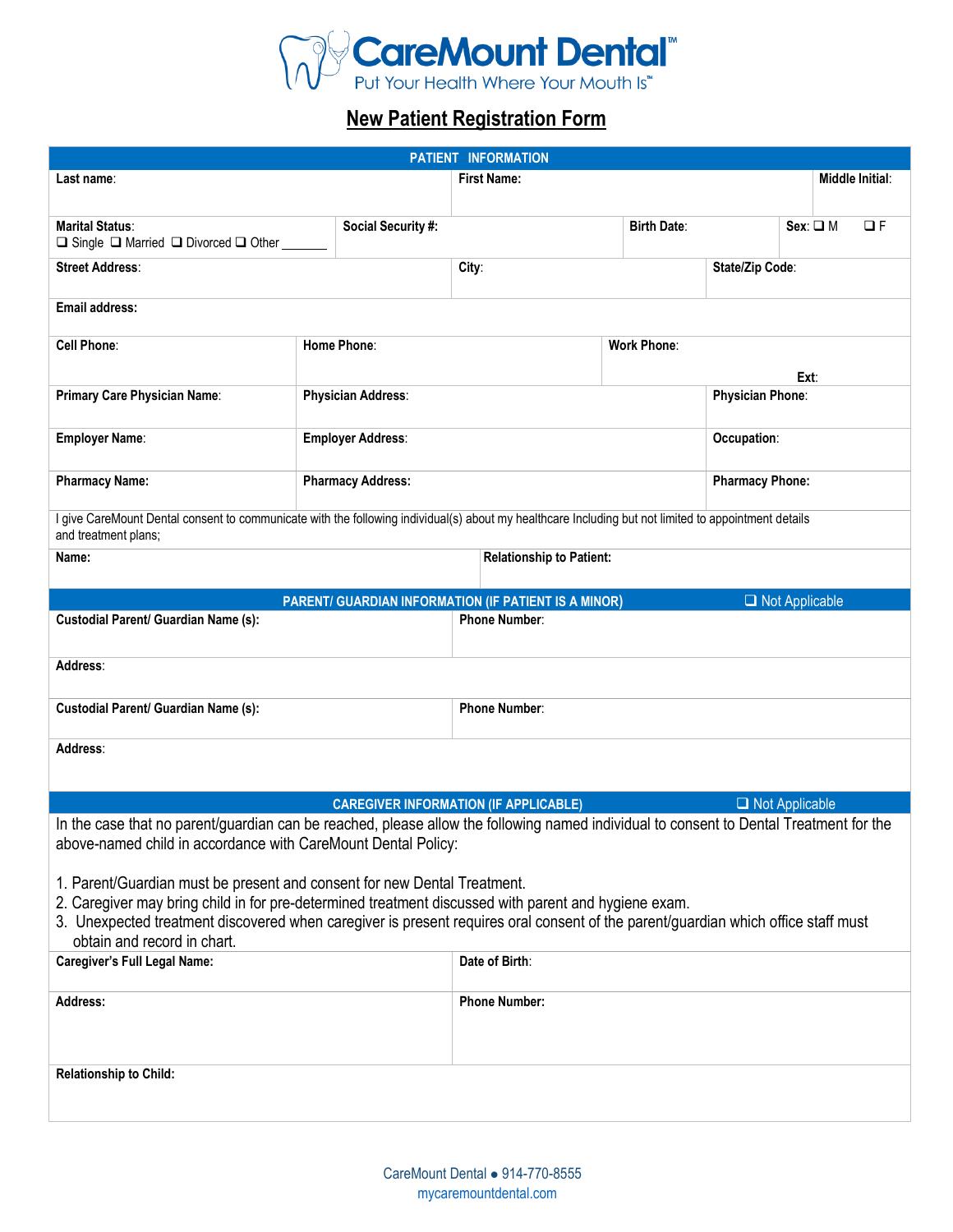#### **Have you ever had any of the following? Please check those that apply:**

| □ Cancer<br>$\Box$ ADHD<br>$\Box$ AIDS/HIV<br>$\Box$ Allergies:<br>$\Box$ Anemia<br>Anxiety Disorder<br>$\Box$ Arthritis<br>$\Box$ Artificial Joints<br>$\Box$ Fainting<br>$\Box$ Asthma<br>$\Box$ Autism<br>□ Blood Disease | <b>D</b> Codeine Allergy<br>$\Box$ Diabetes<br>$\Box$ Developmental Disorder $\Box$ Headaches<br>$\Box$ Dizziness<br>$\Box$ Epilepsy<br>□ Excessive Bleeding<br>$\Box$ Facial Pain<br>□ Glaucoma | $\Box$ Growths<br>$\Box$ Hay Fever<br>$\Box$ Head Injuries<br>□ Heart Disease<br>$\Box$ Heart Murmur<br>$\Box$ Hepatitis<br>High Blood Pressure<br>$\Box$ Jaundice<br>$\Box$ Jaw Locking | $\Box$ Jaw Pain<br>Kidney Disease<br><b>U</b> Liver Disease<br>□ Mental Disorders<br>□ Nervous Disorders<br>$\Box$ Pacemaker<br>Penicillin Allergy<br>$\Box$ Pregnancy<br>Due Date:<br>Radiation Treatment | Respiratory Problems<br>$\Box$ Rheumatism<br>$\Box$ Sinus Problems<br>□ Sleep Apnea<br>Special Education<br>Stomach Problems<br>$\Box$ Stroke<br>$\Box$ Snoring<br>$\Box$ Tuberculosis | $\Box$ Tumors<br>$\Box$ Ulcers<br>□ Venereal Disease<br>$\Box$ Other: |
|------------------------------------------------------------------------------------------------------------------------------------------------------------------------------------------------------------------------------|--------------------------------------------------------------------------------------------------------------------------------------------------------------------------------------------------|------------------------------------------------------------------------------------------------------------------------------------------------------------------------------------------|------------------------------------------------------------------------------------------------------------------------------------------------------------------------------------------------------------|----------------------------------------------------------------------------------------------------------------------------------------------------------------------------------------|-----------------------------------------------------------------------|
|------------------------------------------------------------------------------------------------------------------------------------------------------------------------------------------------------------------------------|--------------------------------------------------------------------------------------------------------------------------------------------------------------------------------------------------|------------------------------------------------------------------------------------------------------------------------------------------------------------------------------------------|------------------------------------------------------------------------------------------------------------------------------------------------------------------------------------------------------------|----------------------------------------------------------------------------------------------------------------------------------------------------------------------------------------|-----------------------------------------------------------------------|

| Do you smoke?                                                                               | $\Box$ Yes $\Box$ No | If yes, how many per day: |
|---------------------------------------------------------------------------------------------|----------------------|---------------------------|
| Have you ever had any complications following<br>dental treatment?                          | $\Box$ Yes $\Box$ No | If yes, please explain:   |
| Have you been admitted to a hospital or needed<br>emergency care during the past two years? | $\Box$ Yes $\Box$ No | If yes, please explain:   |
| Are you now under the care of a physician?                                                  | $\Box$ Yes $\Box$ No | If yes, please explain:   |
| Do you have any health problems that need<br>further clarification?                         | $\Box$ Yes $\Box$ No | If yes, please explain:   |
| Please list all medications and dosages you are currently taking:                           |                      |                           |

To the best of my knowledge, all the preceding answers and information provided are true and correct. If I ever have any change in my health, I will inform the doctors at the next appointment without fail.

| Patient/Guardian Name (Print):     | Date∶ |  |
|------------------------------------|-------|--|
|                                    |       |  |
| Patient/Guardian Name (Signature): | Date: |  |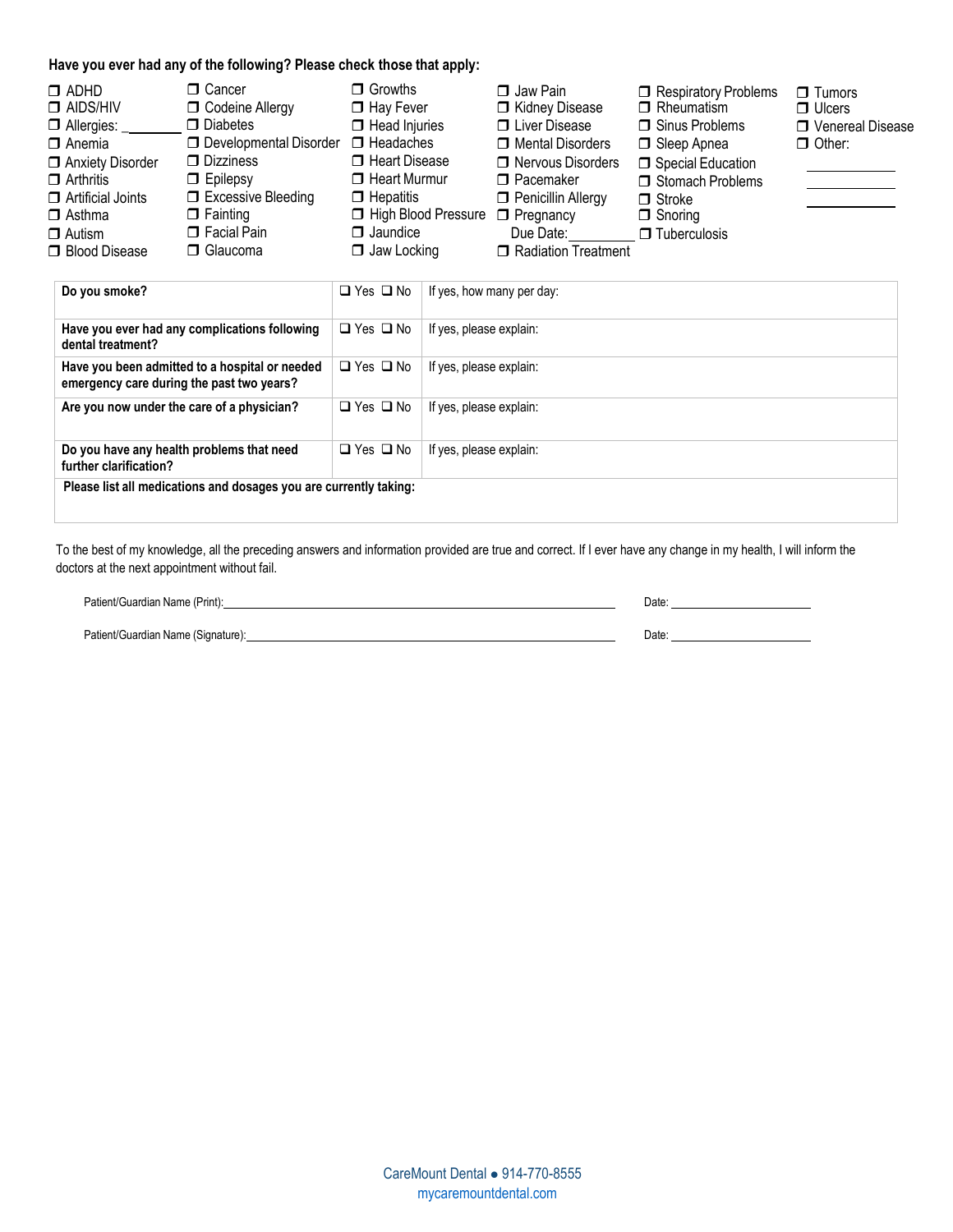| RESPONSIBLE PARTY INFORMATION                        |                    |                                                                                                           |                                             |                        |                        |      |                                              |
|------------------------------------------------------|--------------------|-----------------------------------------------------------------------------------------------------------|---------------------------------------------|------------------------|------------------------|------|----------------------------------------------|
|                                                      |                    | The following is for: $\Box$ Patient $\Box$ Person Responsible for Payment $\Box$ Relationship to Patient |                                             |                        |                        |      |                                              |
| Name:                                                |                    |                                                                                                           | $Sex: \Box M$                               | $\Box F$               | <b>Marital Status:</b> |      | □ Single □ Married □ Divorced □ Other ______ |
| SS#:                                                 | <b>Birth Date:</b> |                                                                                                           | <b>Home Phone:</b>                          | <b>Work Phone:</b>     |                        |      | <b>Cell Phone:</b>                           |
| <b>Street Address:</b>                               |                    |                                                                                                           |                                             | City/State/Zip:        |                        |      |                                              |
|                                                      |                    |                                                                                                           | <b>INSURANCE INFORMATION</b>                |                        |                        |      |                                              |
| <b>PRIMARY INSURANCE:</b>                            |                    |                                                                                                           |                                             |                        |                        |      |                                              |
| Occupation:<br>Employer:                             |                    | <b>Employer Address:</b>                                                                                  |                                             | <b>Employer Phone:</b> |                        |      |                                              |
| Name of Primary Insurance:                           |                    |                                                                                                           |                                             |                        |                        |      |                                              |
| Subscriber's Name:                                   |                    |                                                                                                           | <b>Birth Date:</b>                          |                        | Group #:               | ID#: |                                              |
| Patient's Relationship to Subscriber:<br>$\Box$ Self |                    |                                                                                                           |                                             |                        |                        |      |                                              |
| <b>SECONDARY INSURANCE:</b>                          |                    |                                                                                                           |                                             |                        |                        |      |                                              |
| Occupation:<br>Employer:                             |                    | <b>Employer Address:</b>                                                                                  |                                             |                        | <b>Employer Phone:</b> |      |                                              |
| Name of Secondary Insurance:                         |                    |                                                                                                           |                                             |                        |                        |      |                                              |
| Subscriber's Name:                                   |                    |                                                                                                           | <b>Birth Date:</b>                          |                        | Group #:               | ID#: |                                              |
| Patient's Relationship to Subscriber:                |                    | $\Box$ Self                                                                                               | $\Box$ Spouse $\Box$ Child<br>$\Box$ Other: |                        |                        |      |                                              |

### **Assignment and Release**

I, the undersigned, certify that I (or my dependent) have insurance coverage and assign all insurance benefits directly to **CareMount Dental** that are otherwise payable to me for services rendered. I understand that I am financially responsible for all charges whether or not paid by insurance. I hereby authorize the doctor to release all information necessary to secure the payments of benefits and authorize the use of this signature on all insurance submissions.

| Patient/Guardian Name (Print): | Date: |
|--------------------------------|-------|
|                                |       |

Patient/Guardian Name (Signature): Date: Date: Date: Date: Date: Date: Date: Date: Date: Date: Date: Date: Date: Date: Date: Date: Date: Date: Date: Date: Date: Date: Date: Date: Date: Date: Date: Date: Date: Date: Date: D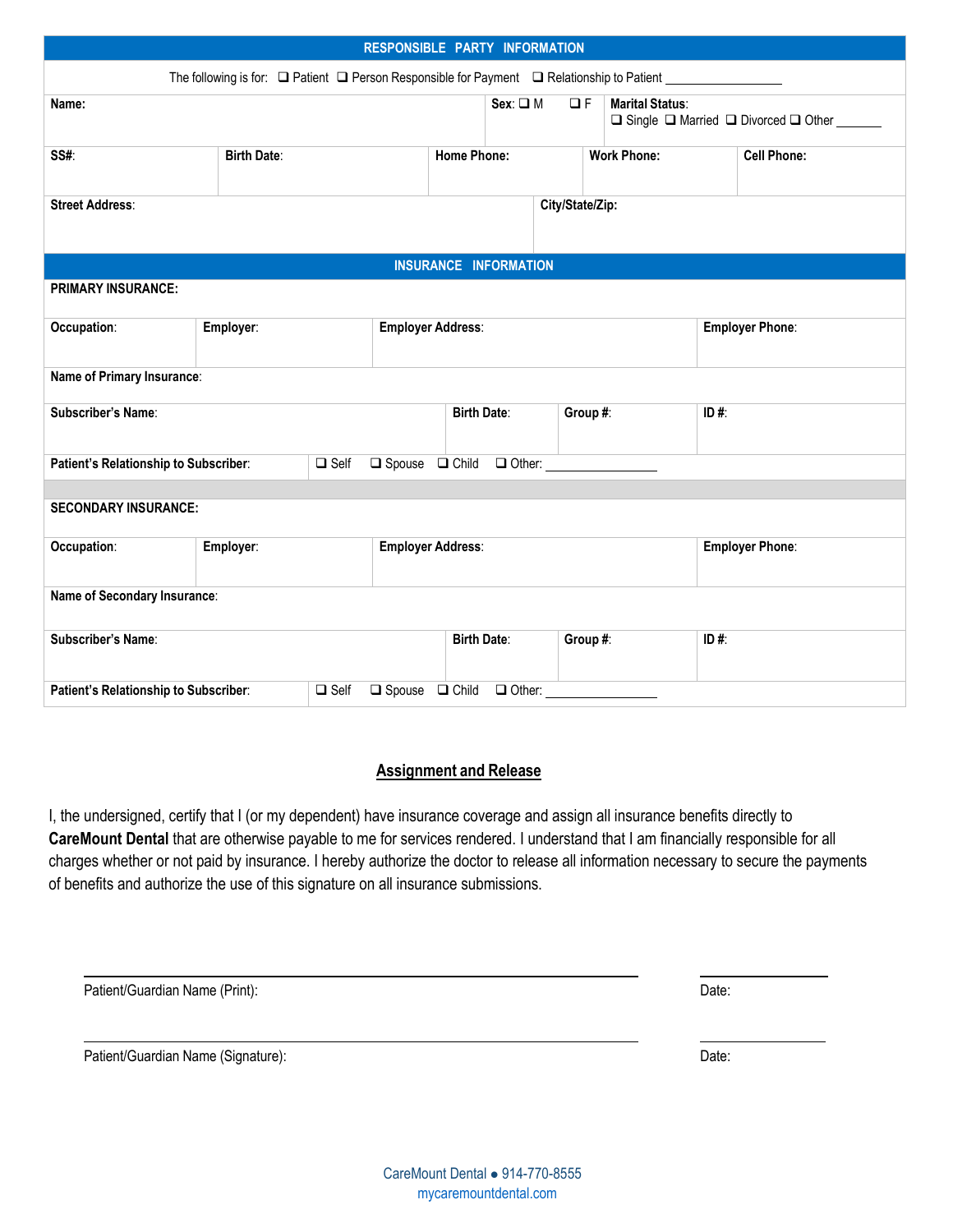

## **Medical Questionnaire**

At CareMount Dental, we care about your overall health and well-being. It's well-documented that certain oral health problems are related to many chronic diseases and can affect how you eat, sleep and live.

Please complete this questionnaire so we can help you be your healthiest you.

**Name: Date**: **Date**: **Date**: **Date: Date: Date: Date: Date: Date: Date: Date: Date: Date: Date: Date: Date: Date: Date: Date: Date: Date: Date: Date: Date: Date: Date: Date:** 

*Please circle "yes" or "no" for each question:*

| Do you have high blood pressure or take blood pressure medication?                                                                        | Yes | No        |
|-------------------------------------------------------------------------------------------------------------------------------------------|-----|-----------|
| Do you have diabetes or pre-diabetes?                                                                                                     | Yes | No        |
| Have you ever experienced an irregular heart rhythm or been diagnosed with atrial fibrillation (aFib)?                                    | Yes | No        |
| Have you ever had a stroke, transient ischemic attack (TIA), or heart attack?                                                             | Yes | No        |
| Do you often feel tired, fatigued, or sleepy during the daytime?                                                                          | Yes | No        |
| Have you ever been told you snore?                                                                                                        |     | No        |
| If yes, does your snoring bother anyone else?                                                                                             |     | <b>No</b> |
| Have you ever woken yourself up gasping or with heart racing?                                                                             |     | No        |
| Do you currently use a CPAP device while you sleep?<br>If yes, do you sometimes skip a night or take it off while sleeping?<br>No.<br>Yes |     | No.       |

*Discussed with patient:* **\_\_\_\_\_\_\_** Yes **\_\_\_\_\_\_\_** No

**Hygienist Name:**Initials \_\_\_\_\_\_\_ Signature \_\_\_\_\_\_\_\_\_\_\_\_\_\_\_\_\_\_\_\_\_\_\_\_\_\_\_\_\_\_\_

**E0008:** Sleep Questionnaire form

**E0006:** Refer for Sleep Study/Physician

**E0000:** Positive Sleep Questionnaire if 2 or more answers of yes

\*\*\*Please enter code in Dentrix at time of visit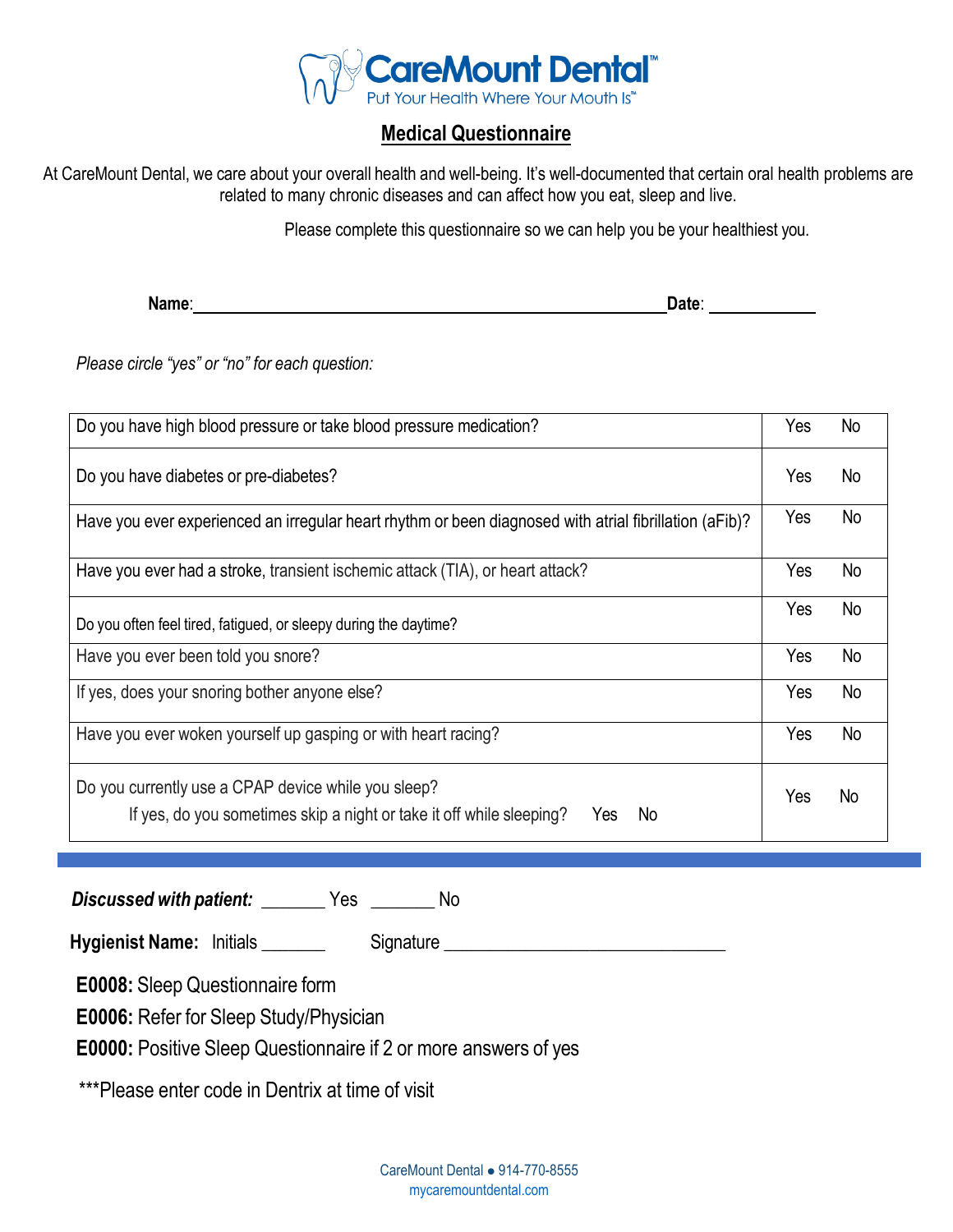## **Consent for Dental Treatment and Acknowledgement of Receipt of Information**

State law requires our office to obtain your consent for your contemplated oral care and dental treatment. Please read this form carefully and ask about anything you do not understand. We will be pleased to further explain and discuss your concerns and questions.

I hereby authorize consent for oral and dental treatment that may include, but not limited to, the following: examination, radiographs (x-rays), diagnosis, dental prophylaxis (cleaning), fluoride treatment, restorations (i.e. fillings, pulpotomy, stainless steel crowns), anesthesia, oral surgery (extractions), interceptive orthodontic treatment and emergency treatment.

I understand that during any planned procedure, unforeseen conditions may arise that may necessitate treatment or procedures in addition to, or different from those originally discussed. In addition, although I am not advised that positive results are expected, the possibility and nature of complications cannot be accurately anticipated and, therefore, there can be no guarantee expressed or implied either as to the result of treatment.

Although their occurrence is not frequent, some risks and complications are known to be associated with dental or oral surgery procedures. These risks include, but are not limited to the following: nausea following anesthesia, numbness, infection, swelling, prolonged bleeding, discoloration, vomiting, allergic reactions, swallowing or aspiration of various materials (i.e. stainless-steel crowns), injury to the tongue, lips, cheeks, damage to possible loss of existing teeth and/or restorations (fillings), injury to nerves near the treatment site and fracture of a tooth root which may require additional surgery for its removal. I further understand and accept that complication may require additional medical, dental or surgical treatment and may require hospitalization.

### **Integrated Health Screening Consent**

CareMount Dental provides a convenient, noninvasive chairside screening for critical clinical vital sign data that may reveal an undiagnosed medical condition. While this is not a definitive diagnosis of a particular health complication - it may indicate the need for further evaluation.

Screening includes routine blood pressure, blood oxygenation, diagnostic heart rhythm monitor reading and oral cancer screening and head & neck examination.

## **Understanding this Form**

I hereby state that I have read and understand this consent form, that I have been given the opportunity to ask questions that I might have and that all questions have been answered in a satisfactory manner. I understand that I have the right to be provided with answers to questions that may arise during the course of my treatment.

I further understand that I am free to withdraw my consent to treatment at any time, and that my consent will remain in effect until such time that I choose to withdraw it.

Patient/Guardian Name (Print): Date:

Patient/Guardian Name (Signature): Date: Date: Date: Date: Date: Date: Date: Date: Date: Date: Date: Date: Date: Date: Date: Date: Date: Date: Date: Date: Date: Date: Date: Date: Date: Date: Date: Date: Date: Date: Date: D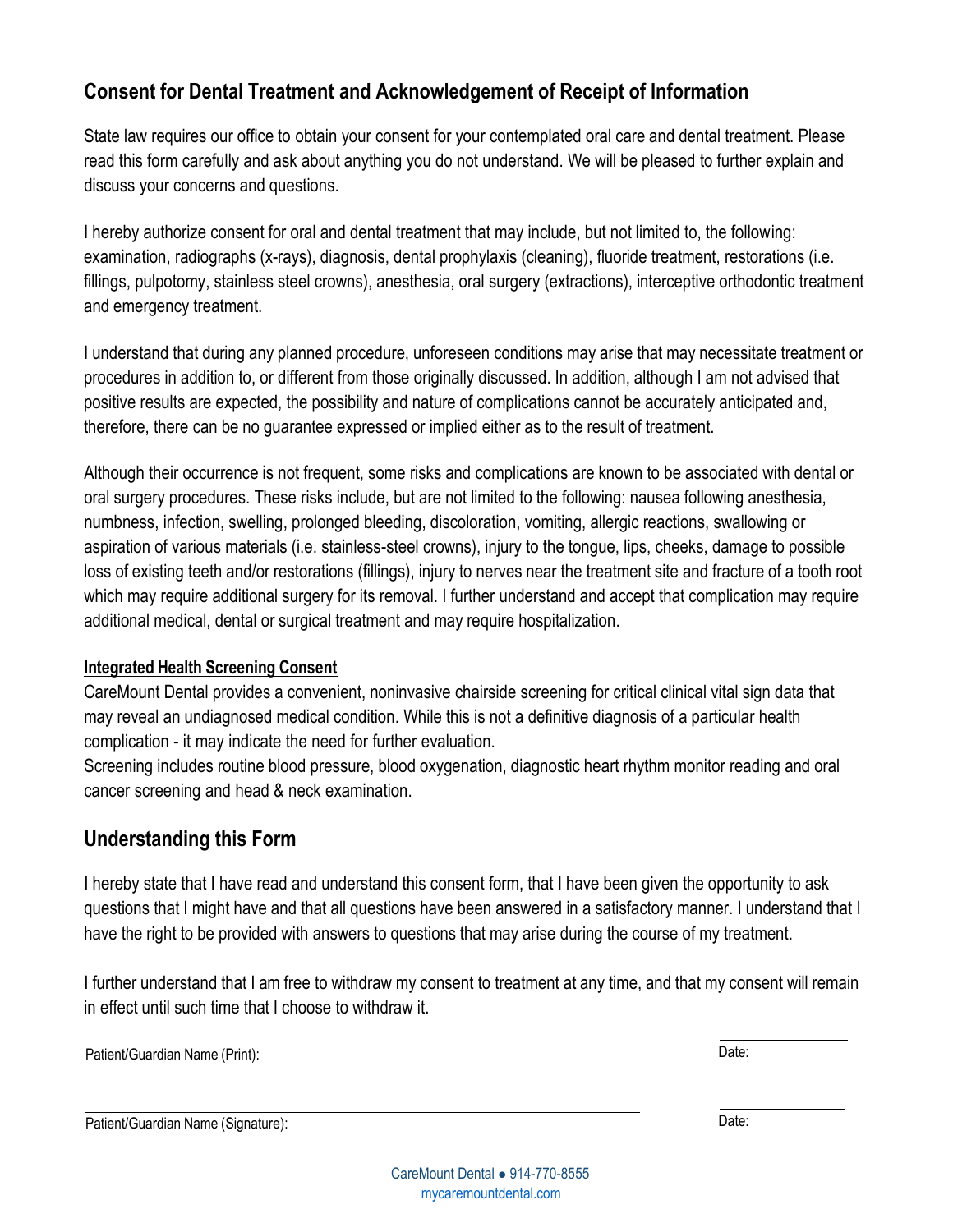## **Referral Information**

### **Please tell us how you learned about our practice. (Select ALL that apply.)**

| $\Box$ Website                        | CareMount Doctor:              | □ CareMount Dental Staff: |
|---------------------------------------|--------------------------------|---------------------------|
| $\Box$ Internet Search (Basic Search) |                                |                           |
| $\Box$ Insurance Company              | CareMount Employee:            | CareMount Patient:        |
| $\Box$ Walk in / Saw Sign             |                                |                           |
| $\Box$ Ad in Local Publication        | $\Box$ Another Dentist/Doctor: | $\Box$ Friend/Family:     |
| □ CareMount E-Mail                    |                                |                           |
| □ CareMount Mailing                   | $\Box$ Other:                  |                           |
|                                       |                                |                           |

## **Financial Agreement**

Our goal is to provide the highest quality of dental care possible as well as a positive patient experience. Please see our financial policy.

### **All accounts are due and payable at time of service.**

If a procedure requires multiple appointments, payment may be paid with a minimum of two payments or based on the number of appointments to complete treatment.

### **Payment Options:**

- Cash
- Check
- Visa / MasterCard / Discover / AMEX
- The Lending Club / Care Credit

**Patients with Insurance:** The patient/guarantor is responsible for the **estimated** non-covered portion, procedures and/or deductibles at the time of the service. Due to insurance policy changes and/or necessary changes in treatment plans, the insurance coverage may vary from the estimated treatment calculation. I acknowledge this is an estimate only and that I, not the insurance company, am ultimately responsible for payment in full for all services not covered for any reason by my insurance.

**Parents not accompanying their child** to an appointment must make **prior** arrangements for payment (cash, check or credit card authorization). **Parents accompanying their children** are financially responsible for payment.

There is a processing charge for **non-sufficient funds** or returned checks.

As instruments, chairs and personnel are reserved exclusively for your appointment, there may be a fee charged for changed or broken appointment with less than 24 hours in advance.

| Patient/Guardian Name (Print):     | Date: |
|------------------------------------|-------|
| Patient/Guardian Name (Signature): | Date: |

CareMount Dental ⚫ 914-770-8555 <mycaremountdental.com>